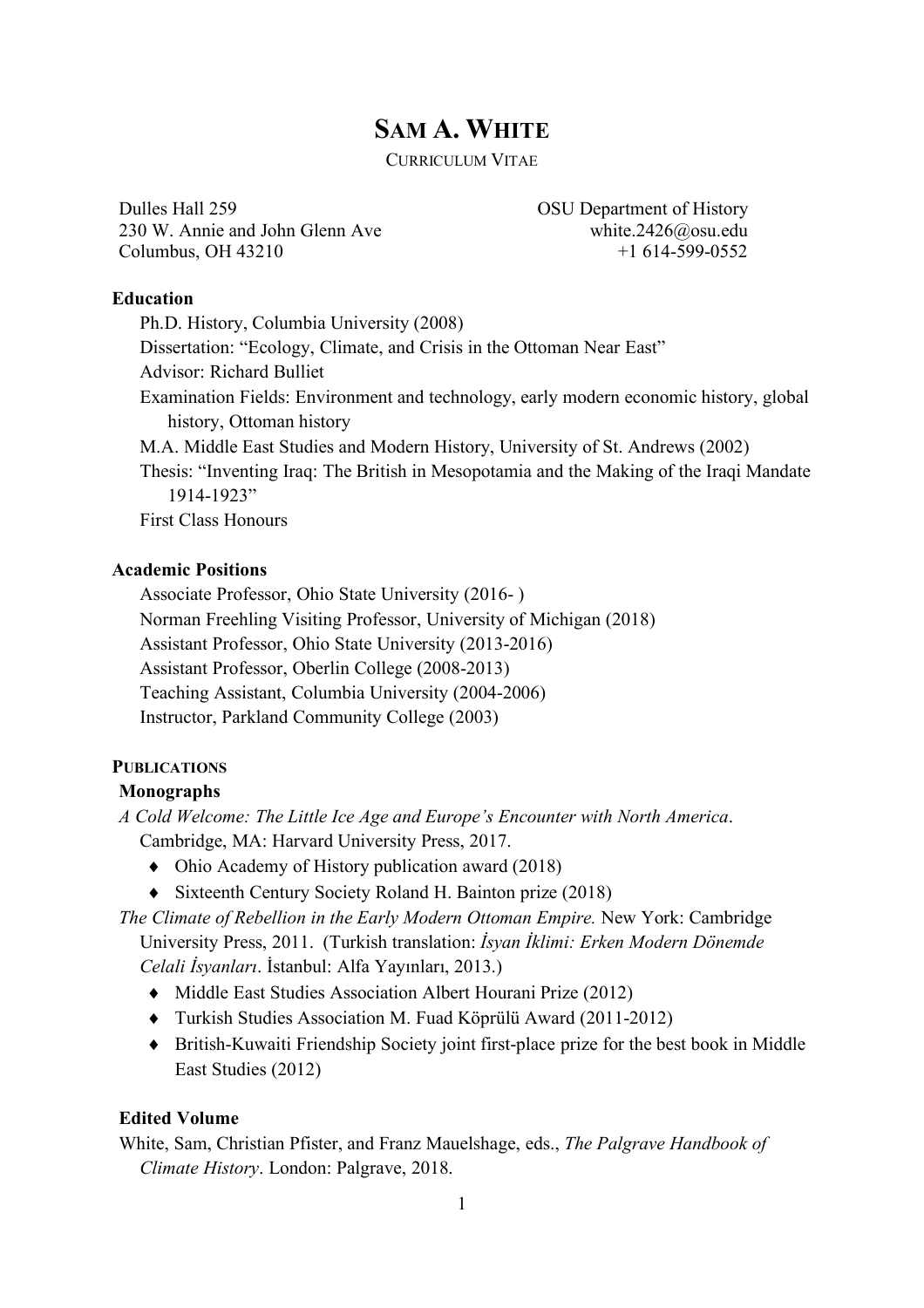### **Single-Authored Articles and Chapters in Reviewed Publications**

- White, Sam. "Climate History and Culture in the United States," *WIREs Climate Change* (in press).
- "North America 1500-1800," in *The Palgrave Handbook of Climate History*, ed. S. White, C. Pfister, F. Mauelshagen. London: Palgrave, 2018, 295-306.
- "A Model Disaster: From the Great Ottoman Panzootic to the Cattle Plagues of Early Modern Europe," in *Plague and Contagion in the Islamic Mediterranean*, ed. Nükhet Varlık. Kalamazoo, MI: Arc Humanities Press, 2017, 91-116.
- "Unpuzzling American Climates: The New World and the Making of a New Science." *Isis* 106 (2015): 544-66.
- "'Shewing the difference betweene their conjuration, and our invocation on the name of God for rayne': Weather, Prayer, and Magic in Early Colonial Encounters," *William and Mary Quarterly* 72 (2015): 33-56.
- "Environments," in *The Princeton Companion to Atlantic History*, ed. Joseph C. Miller. Princeton: Princeton University Press, 2015, vol. 2, 190-92.
- "Cold, Drought, and Disaster: The Little Ice Age and the Spanish Conquest of New Mexico," *New Mexico Historical Review* 89 (2014): 425-58.
	- $\blacklozenge$  New Mexico Historical Society Gilberto Espinosa Prize (2015)
- "Animals, Climate, and History," *Environmental History* 19 (2014): 319-28.
- "The Real Little Ice Age," *Journal of Interdisciplinary History* 44 (2013): 327–352.
- "The Little Ice Age Crisis in the Ottoman Empire: A Conjuncture in Middle East Environmental History," in *Water on Sand: The Environmental History of the Middle East*, ed. Alan Mikhail*.* New York: Oxford University Press, 2012.
- "Climate Change in Global History," in *A Companion to Global Environmental History*, ed. J. McNeill and E. Stewart. London: Wiley-Blackwell, 2012.
- "From Globalized Pig Breeds to Capitalist Pigs: A Study in Animal Cultures and Evolutionary History." *Environmental History* 16 (2011): 94-120.
	- American Society for Environmental History Leopold-Hidy Prize (2012)
	- $\triangle$  Agricultural History Society Wayne D. Rasmussen Prize (2012)
- "Middle East Environmental History: Ideas from an Emerging Field." *World History Connected* 8:2 (2011).
- "Review Article: Early Modern Ottomans in Global History." *The Journal of Global History* 6 (2011): 345-49.
- "Rethinking Disease in Ottoman History." *International Journal of Middle East Studies* 42 (2010): 549-67.

### **Multi-authored Articles and Chapters in Reviewed Publications**

- Izdebski, Adam, Lee Mordechai, and Sam White. "The Social Burden of Resilience: A Historical Perspective." *Human Ecology* 46 (2018): 291–303.
- Xoplaki, Elena, Jürg Luterbacher, Sebastian Wagner, Eduardo Zorita, Dominik Fleitmann, Johannes Preiser-Kapeller, Abigail M. Sargent, Sam White, et al. "Modelling Climate and Societal Resilience in the Eastern Mediterranean in the Last Millennium." *Human*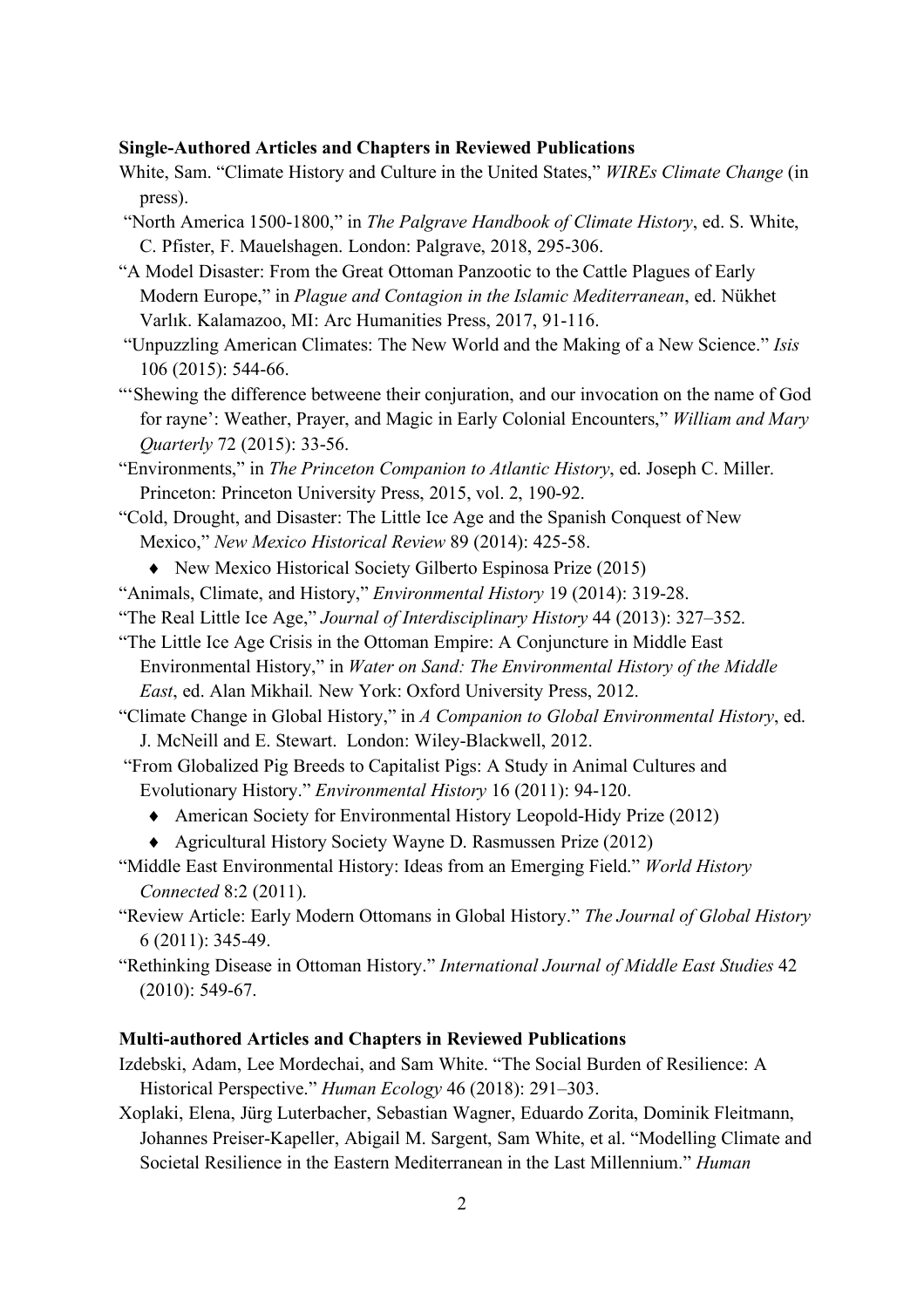*Ecology*, April 19, 2018, 1–17.

- Pfister, C., S. White, and F. Mauelshagen, "Introduction," in *The Palgrave Handbook of Climate History*, ed. S. White, C. Pfister, F. Mauelshagen. London: Palgrave, 2018, 1-16.
- Brönniman, S., C. Pfister, and S. White, "The Archives of Nature and Society," in *The Palgrave Handbook of Climate History*, ed. S. White, C. Pfister, F. Mauelshagen. London: Palgrave, 2018, 25-34.
- Pfister, Christian and Sam White, "Personal Sources," in *The Palgrave Handbook of Climate History*, ed. S. White, C. Pfister, F. Mauelshagen. London: Palgrave, 2018, 47- 64.
- Pfister, C., R. Brázdil, J. Luterbacher, A. Ogilvie, and S. White, "Early Modern Europe," in *The Palgrave Handbook of Climate History*, ed. S. White, C. Pfister, F. Mauelshagen. London: Palgrave, 2018, 263-94.
- Brönniman, S., S. White, and V. Slonosky, "North America and Europe 1800-1970," in *The Palgrave Handbook of Climate History*, ed. S. White, C. Pfister, F. Mauelshagen. London: Palgrave, 2018, 307-18.
- White, S., C. Pfister, and J. Brooke, "Climate, Weather, Agriculture, and Food," in *The Palgrave Handbook of Climate History*, ed. S. White, C. Pfister, F. Mauelshagen. London: Palgrave, 2018, 329-52.
- Pfister, Christian, and Sam White, "The Year without a Summer: 1816," in *The Palgrave Handbook of Climate History*, ed. S. White, C. Pfister, F. Mauelshagen. London: Palgrave, 2018, 551-62.
- White, Sam, Richard Tucker, and Ken Sylvester, "Climate and American History: The State of the Field," in *Cultural Dynamics of Climate Change and the Environment in Northern America*, ed. Bernd Sommer. Leiden: Brill, 2015, 109-36.
- Cusack, D., J. Axsen, R. Shwom, L. Hartzell-Nichols, S. White, and K. Mackey, "Review: An Interdisciplinary Assessment of Climate Engineering Strategies," *Frontiers in Ecology* 12 (2014): 280-87.
- Fischer, E. V., K. R. M. Mackey, D. F. Cusack, L. R. G. DeSantis, L. Hartzell-Nichols, J. A. Lutz, J. Melbourne-Thomas, R. Meyer, D. A. Riveros-Iregui, C. J. Sorte, J. R. Taylor and S. A. White, "Is Pretenure Interdisciplinary Research a Career Risk?" *Eos* 93 (2012): 311-312.

### **Articles and Chapters in Review**

White, Sam. "The Little Ice Age in the Eastern Mediterranean, 14th-17th Century," in *A Companion to the Environmental History of the Byzantine Empire*, ed. J. Preiser-Kapeller et al., Brill.

### **Book Reviews**

- Review of *The Collapse of Rural Order in Ottoman Anatolia: Amasya 1576–1643*, by Oktav Özel, *Der Islam* 95 (2018): 246-47.
- Review of *Under Osman's Tree: The Ottoman Empire, Egypt, and Environmental History*, by Alan Mikhail, *International Journal of Turkish Studies* 23 (2017): 115.
- Review of *Endlose Kälte: Witterungsverlauf und Getreidepreise in den Burgundischen*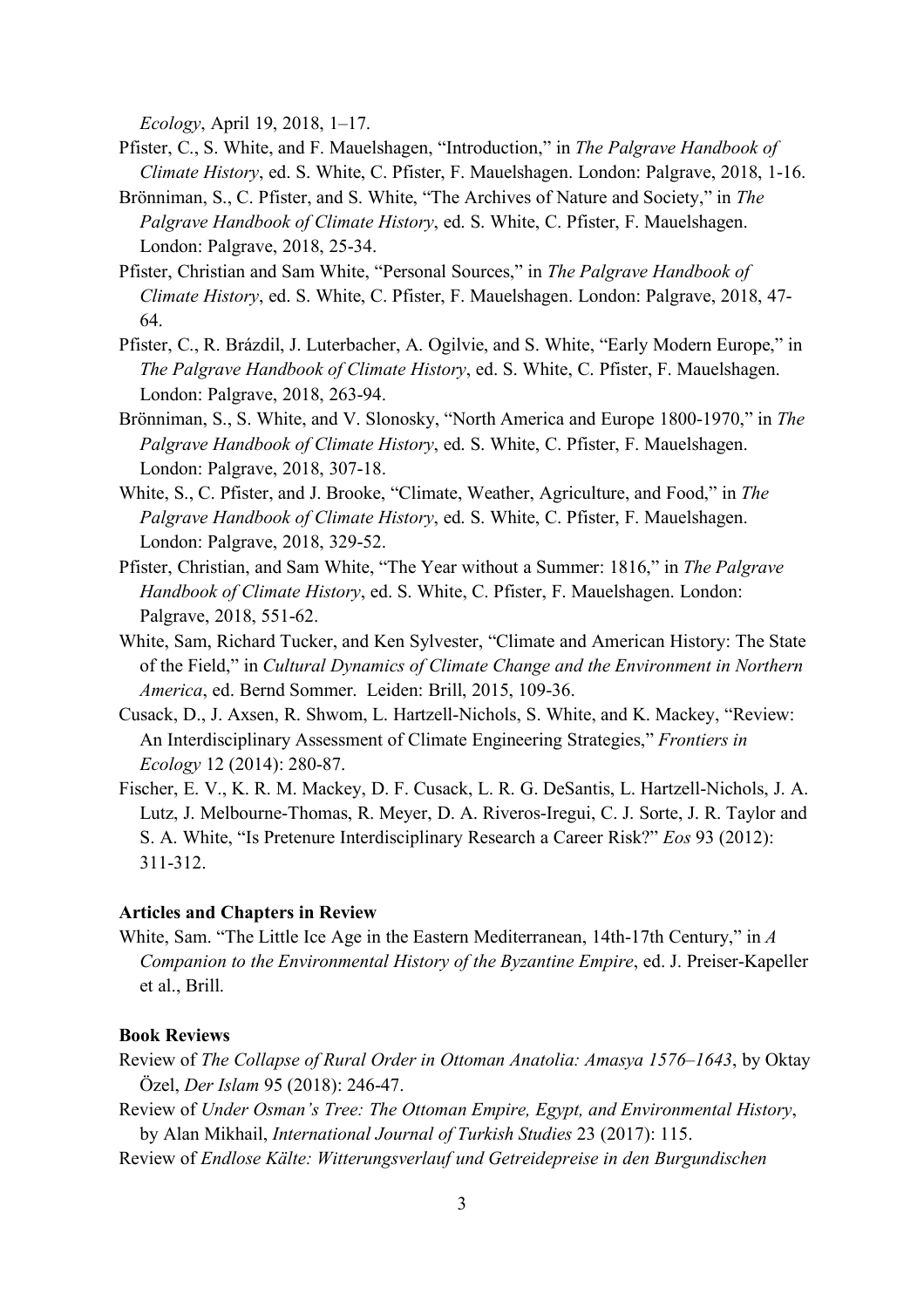*Niederlanden im 15. Jahrhundert*, by Chantal Camenisch. *Renaissance Quarterly* 70 (2017): 744-45.

- Review of *Lesser Beasts: A Snout-to-Tail History of the Humble Pig*, by Mark Essig, *Agricultural History* 90 (2016): 121-22.
- Review of *Guano and the Opening of the Pacific World*, by Greg Cushman, *Technology and Culture* 55 (2014): 494-95.
- Review of *All of the Trees of the Forest: Israel's Woodlands from the Bible to the Present*, by Alon Tal, *Environmental History* 19 (2014): 577-78.
- Review of *The Ottoman Age of Exploration* by Giancarlo Casale, *Technology and Culture* 54 (2013), 970-71.
- Review of *Plague, Quarantines and Geopolitics in the Ottoman Empire* by Birsen Bulmuş, *Economic History Review* 66 (2013): 940-42.
- Review of *Environmental Imaginaries of the Middle East and North Africa*, ed. Edmund Burke and Diana Davis, *American Historical Review* 118 (2013): 296-97.
- Review of *The Collapse of the Eastern Mediterranean: Climate Change and the Decline of the East, 950–1072* by Ronnie Ellenblum, *Mediterranean Historical Review* 28 (2013): 70-72.
- Review of *Nature and Empire in Ottoman Egypt* by Alan Mikhail, *International Journal of Middle East Studies* 44 (2012): 167-68.
- Review of *Plows, Plagues, and Petroleum: How Humans Took Control of Climate* by William F. Ruddiman, *Technology and Culture* 52 (2011): 182-83.
- Review of *Fixing the Sky: The Checkered History of Weather and Climate Control* by James Rodger Fleming, H-Environment (August 2011).

### **Conference Proceedings**

"Climate Change and Crisis in Ottoman Turkey and the Balkans, 1590-1710," in *Proceedings: International Conference on Climate Change in the Middle East – Past Present and Future, 20-23 November 2006*. Istanbul: Istanbul Technical University, 2006.

### **Magazine and Newspaper Articles**

- "What the first Thanksgiving can teach us about adjusting to climate shock," *Washington Post*, November 22, 2017.
- "New Worlds of Climate Change: The Little Ice Age and the Colonization of North America," HistoricalClimatology.com, October 2017.

http://www.historicalclimatology.com/blog/archives/10-2017.

- "Was it Bad Luck or Climate Change?" *History New Network*, September 17, 2017. http://historynewsnetwork.org/article/166921
- "Climate Change: Top Ten," *Origins: Current Events in Historical Perspective*, April 2015, https://origins.osu.edu/connecting-history/4202015-top-ten-origins-climate-change.

"Crises climatiques: 15000 ans d'histoire." *Sciences Humaines*, Apr 2014, 32-37.

"State of the Field: Historians and Climate Change," *American Historical Association Perspectives* 50:7 (October 2012).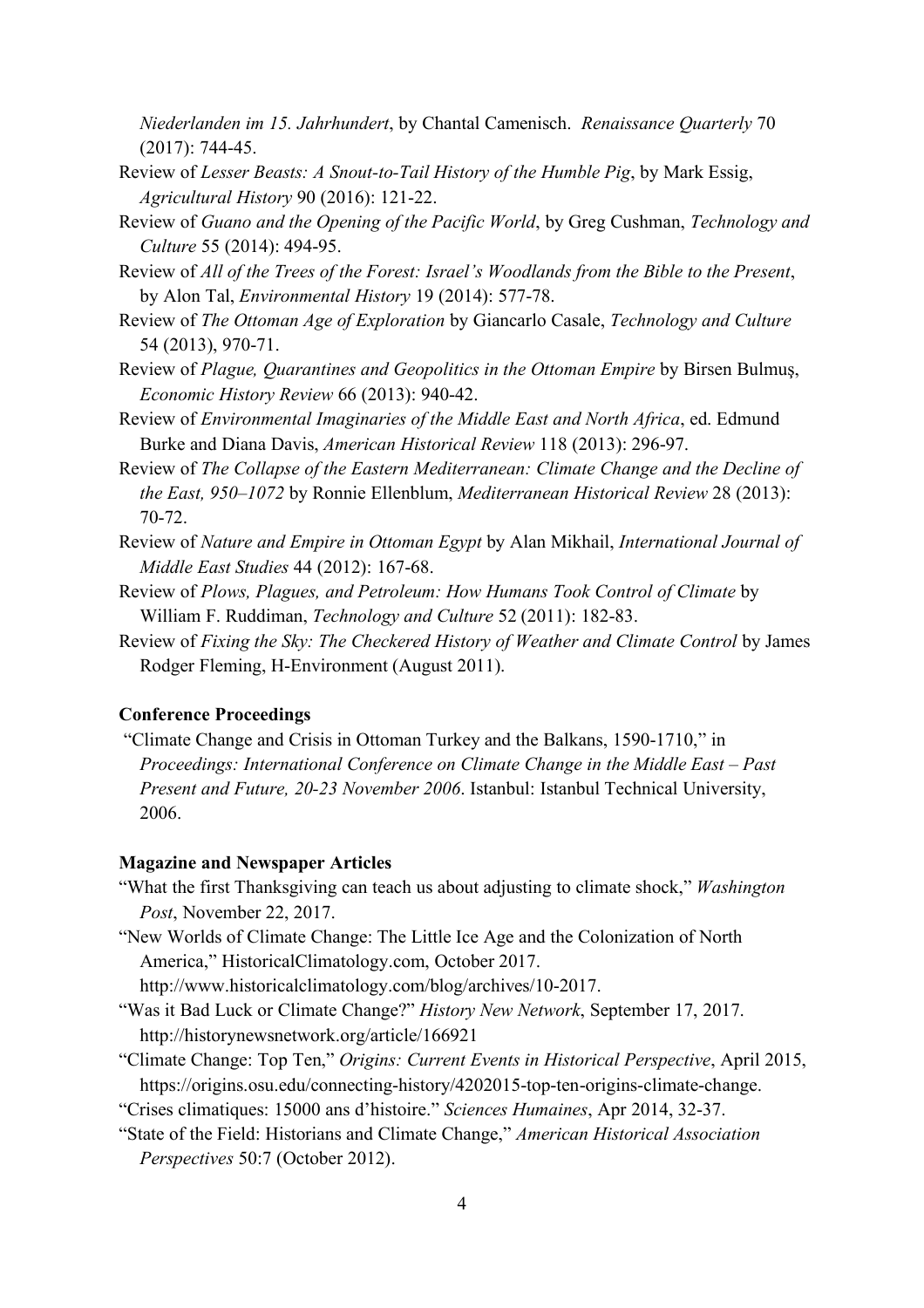### **Internet Projects**

Creator, Historical Climatology Bibliographic Database Contributor, Legacies of the Enlightenment (http://enlightenmentlegacies.org/)

# **Selected Conference Papers and Invited Talks**

- "Climate and Migration to Colonial America," International Conference of Historical Geographers, Warsaw, Poland, July 16, 2018.
- Invited paper, "Climate and Migration: Perspectives from the Little Ice Age," Migration: Discipline and Displacement, University of Texas, April 26, 2018.
- "England's Search for a Northwest Passage in the Context of a Changing Climate," American Society for Environmental History, Riverside, California, March 15, 2018.
- Invited presentation, "Cultural Consequences of the Little Ice Age in Europe," Symposium: The Coldest Centuries in 8,000 Years: The Little Ice Age Causes and Human Consequences, University of Colorado Center for the Study of Origins, November 3-4, 2017.
- Invited presentation, "The Ottoman Empire and the Little Ice Age," Workshop: Collapse! What Collapse? Societal Adaptations to Abrupt Climate Changes before Global Warming, Yale University, October 20-22, 2017.
- Session organizer and chair, Past Global Changes Open Science Meeting (PAGES OSM), Zaragoza, Spain, May 9-13, 2017.
- Invited speaker, "A Cold Welcome: The Little Ice Age and Europe's Encounter with North America," Iowa State University Department of History, April 10, 2017.
- Invited presentation, "Drought and Crisis in the Classical Ottoman Empire: New Evidence, Confirmation, and Revisions," Climate and Societies in the Mediterranean during the Last Two Millennia: Current State of Knowledge and Research Perspectives. Aix-Marseilles University, Aix-en-Provence, March 8, 2017.
- Panel organizer and chair, "Drought and Deluge in History," American Historical Association, Denver, January 6, 2017.
- Invited lecture, "A Cold Welcome: The Little Ice Age and America's Colonial Beginning," Georgetown University Department of History, December, 13, 2016.
- Invited speaker and workshop leader, University of Maryland National Socio-Environmental Synthesis Center (SESYNC), immersion distinguished scholar workshop series, Annapolis, October 24-25, 2016.
- "The Climate of the Early Republic in Perspective," Society for the History of the Early American Republic, New Haven, July 22, 2016.
- Invited speaker, Past Global Changes (PAGES) Volcanoes in Climate and Society workshop, Columbia University Lahmont-Doherty Earth Observatory, June 6-8, 2016.
- "Seeing the Forest from the Trees and the Continent from the Forest: Trees and Early European Efforts to Understand the North American Environment," American Society for Environmental History, Seattle, March 31, 2016.
- Invited speaker for the workshop "Climate Change and Crisis in the Middle East," University of Michigan, March 11, 2016.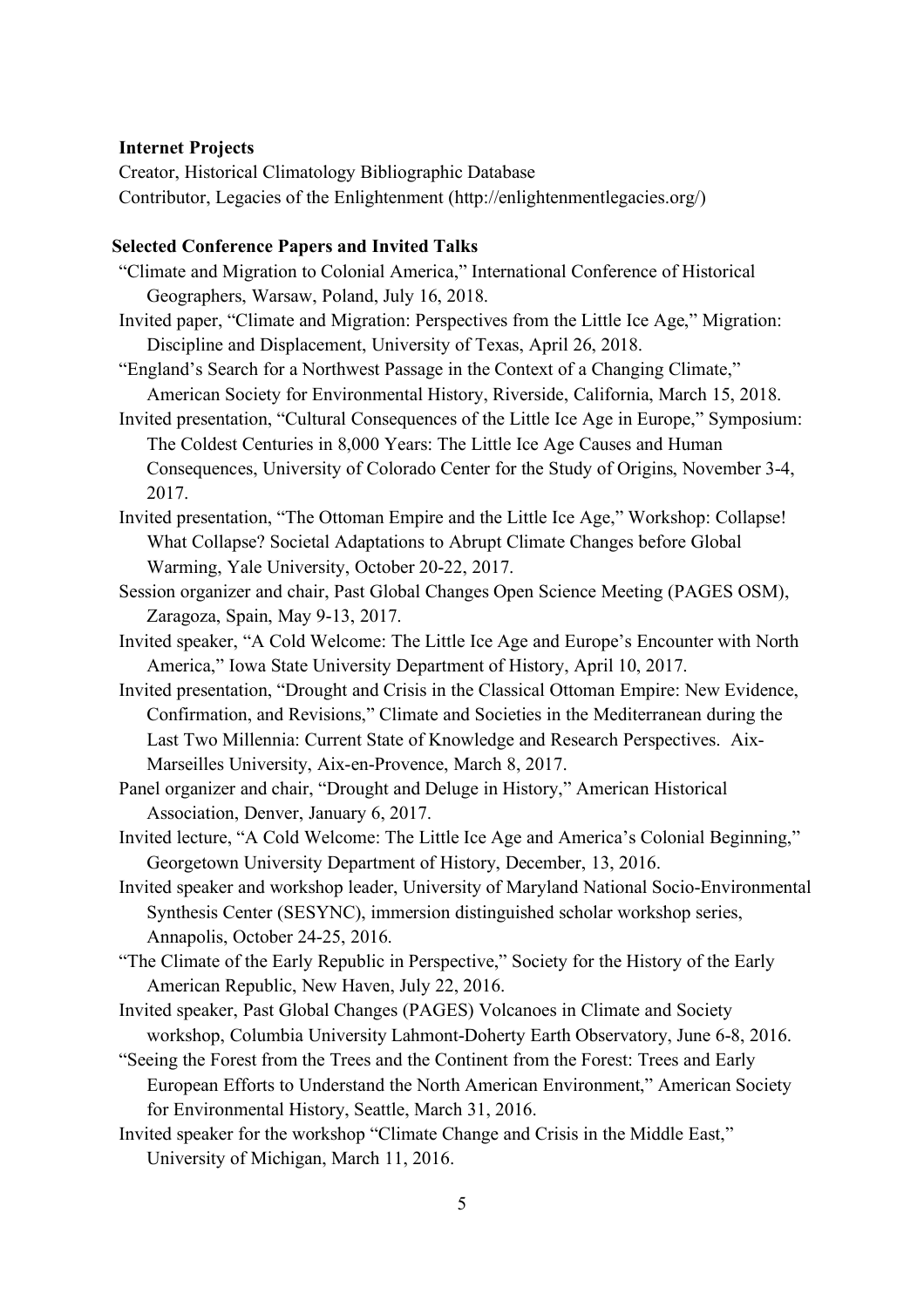- Invited discussant for the Environmental History Interest Group seminar, University of Michigan, March 10, 2016.
- "'Destroyed with cruell diseases': Crisis, Perception, and Migration from Little Ice Age Europe to the First Colonies in North America," invited seminar paper for the Yale Agrarian Studies Colloquium, New Haven, October 2, 2015.
- "Cold, Drought, and Disaster: The Spanish *Entradas* as a Window on Climate Vulnerabilities and Adaptation in the Pueblo Southwest," International Conference of Historical Geographers, London, July 8, 2015.
- "Climatic Challenges during Early French Exploration and Colonization in Canada," European Society of Enviromental History, Versailles, July 1, 2015.
- "Climate and Ecological Change in Ottoman Lands," invited presentation for the workshop Climate and Society in Byzantine and Ottoman Anatolia, 300-1900CE, Princeton University, May 1-3, 2015.
- "Climate Change and History in Turkey," invited presentation for Turkey in Theory, a workshop of the University of Arizona Center for Turkish Studies, April 3, 2015.
- "'Shewing the difference betweene their conjuration, and our invocation on the name of God for rayne': Weather, Prayer, and Magic in Early American Encounters," invited lecture, Binghamton University, October 30, 2014.
- "Rain Prayers, Climate Reconstruction, and the Disastrous Weather of the First American Colonies," invited presentation, The Tropics Rule: a Symposium Honoring Mark A. Cane's Contribution to Climate Science, Lamont-Doherty Earth Observatory, New York, October 20, 2014.
- "Was a Sad Tale Best for Winter? Shakespearean Theater and the Culture of the Little Ice Age," World Congress of Environmental History, Guimarães, July 8, 2014.
- "Populations, Perceptions, and English Initiative in the Wake of the 1580s-90s Disasters," Climate Change and Global Crisis in the Seventeenth Century, Institute for Advance Studies in the Humanities, Essen, May 4-5, 2014.

"Climate, the Little Ice Age, and Ottoman History," University of Texas Center for Middle East Studies invited lecture, February 2014.

- "Cold, Drought, and Disaster in the Spanish Conquest of New Mexico," American Historical Association, Washington, January 4, 2014.
- "When was the Little Ice Age? Evidence and Challenges of Periodization," American Historical Association presidential panel, Washington, January 2, 2014.
- "Unpuzzling the American Climate: New World Experience and the Prehistory of Climatology," European Society for Environmental History, Munich, August 24, 2013.
- "Cold, Drought, and Disaster in the Spanish Conquest of New Mexico," Workshop on Climate and Colonial History, Georgetown University, June 4, 2013.
- Organizer and presenter for roundtable discussion "Teaching the Global Environmental History Survey," American Society for Environmental History, Toronto, April 4, 2013.
- Invited speaker, Great Lakes Ottoman Workshop, University of Guelph, March 29-31, 2013. Plenary speaker, Second International and Global History Conference, UC Berkeley, March 15-16, 2013.
- "Climate and Early American Colonial History," American Historical Association, New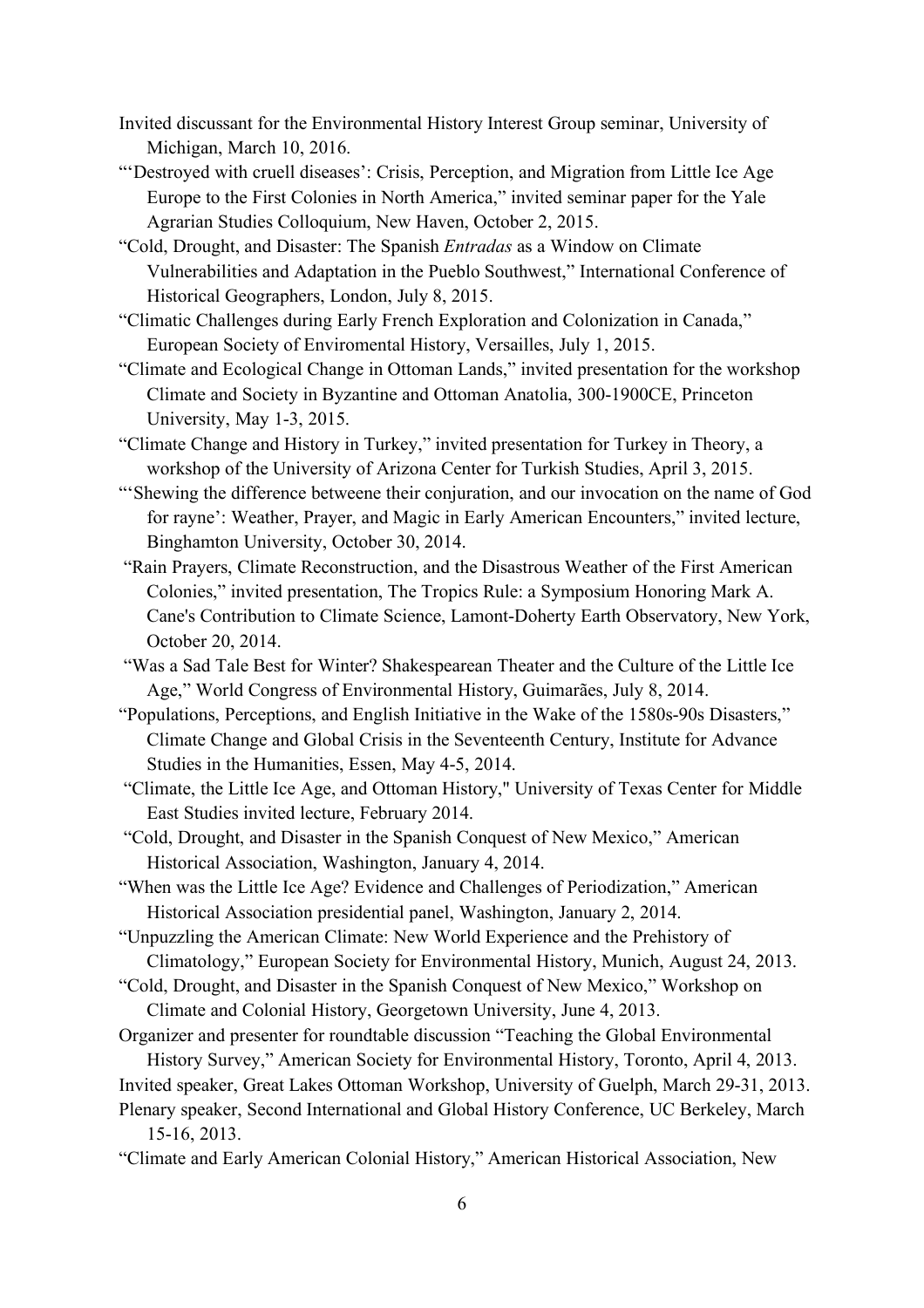Orleans, January 5, 2013.

- Invited participant, Workshop on Climate Change and Human Response, Harvard University Center for the Environment, November 28, 2012.
- "The Mediterranean Crisis of the 1590s: The View from Istanbul," Connected Histories of the Middle East Africa and South Asia, Pomona College, February 4, 2012.
- "A Cold Welcome: The Little Ice Age and the First European Colonies in North America," University of Minnesota Center for Early Modern History, January 27, 2012.
- "Climate Change, Crisis, and Resilience: Perspectives from History," University of Minnesota Institute for Advanced Studies, January 26, 2012.
- "Livestock Plagues in the Ottoman Empire and Early Modern Europe," Middle East Studies Association, Washington, DC, December 2, 2011.
- "A Cold Welcome? Climate, the Little Ice Age, and the First European Colonies in North America," Yale Environmental History Colloquium, November 15, 2011.
- "The Commodification of Animals: History and Prospects," Centre interdisciplinaire d'études et de recherches sur l'Alemagne, Moulin d'Andé, France, September 7, 2011.
- "The Little Ice Age and the First Settlements in North America," Historical Climatology: Past and Future, German Historical Institute in Paris, September 6, 2011.
- "First Colonial Winters: Comparing Experiences of the Little Ice Age, 1607-10," American Society for Environmental History, Phoenix, April 14, 2011.
- "Little Ice Age Climate and Crisis: The Great Ottoman Livestock Plague and the Environmental History of Epizootics," invited talk, Early Modern Global History, Seminar, Georgetown University, January 28, 2011.
- "The Little Ice Age and the Ottoman Empire," World History Association/Istanbul Şehir University Symposium, Byzantine and Ottoman Civilizations in World History, Istanbul, October 22, 2010.
- "Natural Disaster in European and Ottoman Perceptions," American Society for Environmental History, Portland, March 12, 2010.
- Roundtable presentation: "The Climate Crisis and Energy Transition: Lessons from History?" American Society for Environmental History, Portland, March 13, 2010.
- "Prospects for Ottoman Environmental History," Great Lakes Ottoman Workshop, Ohio State University, April 18-19, 2009.
- "The Ottoman Empire in the Little Ice Age and the General Crisis," invited talk, Ohio State University, March 3, 2009.
- "Timber Supply and Forest Management in the Ottoman Middle East," American Society for Environmental History Conference, Tallahassee, February 25-March 1, 2009 (also panel organizer).
- "The Little Ice Age and the Making of the Celali Rebellion," Middle East Studies Association, Montreal, November 17-20, 2007.
- "Küçük Buzulçağının Biyolojik Sonuçları", Workshop on Climate Change in Ecosystems and Society, Middle East Technical University, Ankara, June 29-30, 2007.
- "Chinese Pigs in Early Modern Europe," European Society for Environmental History, Amsterdam, June 3-7, 2007.
- "Epidemics and Crisis in the Ottoman Empire," Workshop on Disease in Global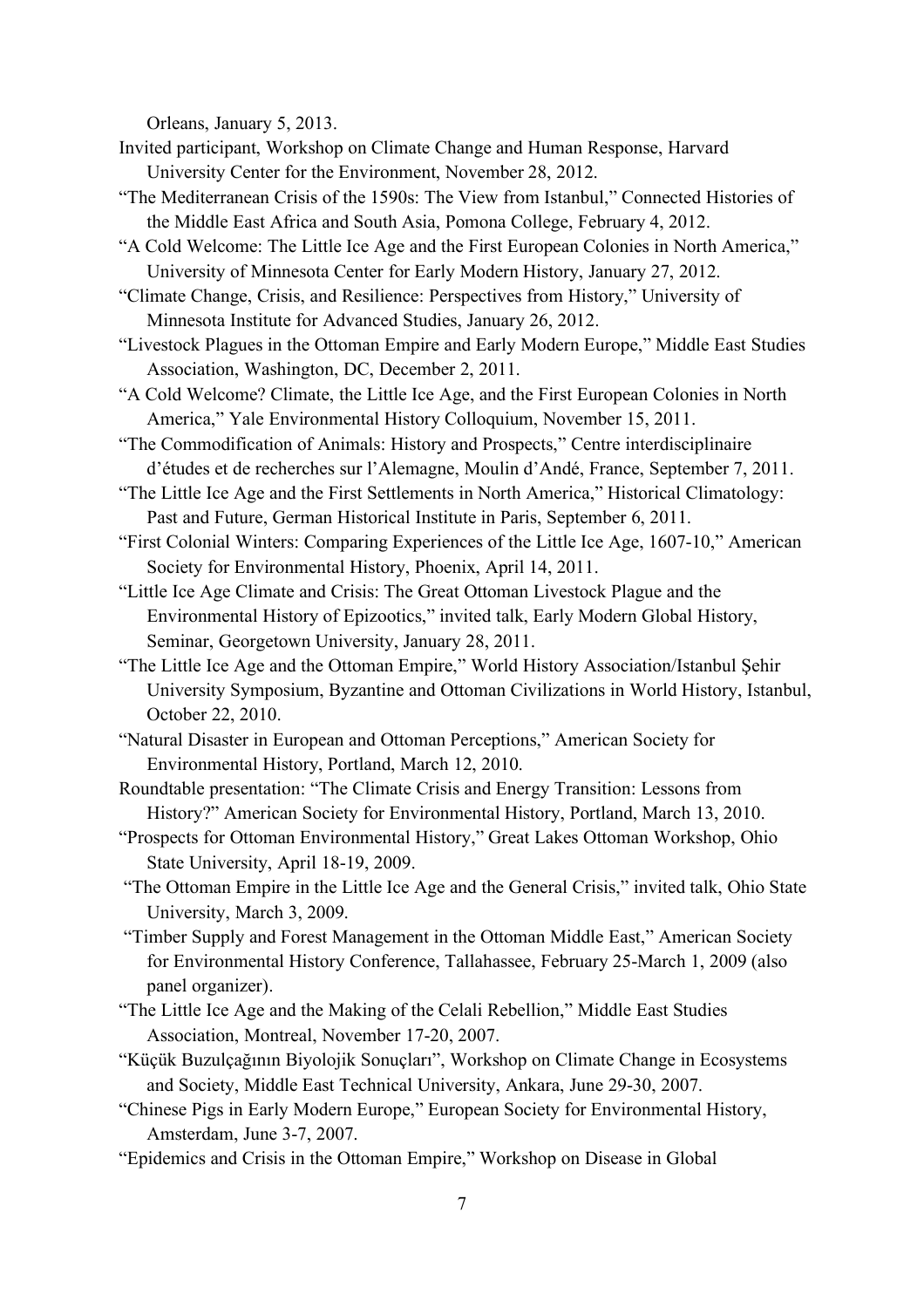Environmental History, York University, Toronto, March 9-10, 2007. "Climate, Ecology, and Crisis in the Ottoman Near East," American Society for Environmental History, Baton Rouge, February 28-March 3, 2007.

#### **TEACHING AND PROFESSIONAL SERVICE**

### **Courses Taught**

Climate Change: Mechanisms, Impacts, Adaptation The Little Ice Age Introduction to the Discipline of History Graduate Readings in Environmental History Global Environmental History Animals in Human History American Environmental History Globalization and Capitalism Money and Other Fictions: Early Modern Capitalism and Finance Food in World History Climate Change and Disasters in World History Big History US History since 1865 Western Civilization since 1815

#### **Fellowships**

Huntington Library, Elise G. Mead Foundation Fellowship (2012) John Carter Brown Library Center for New World Comparative Studies Fellowship (2011) Andrew Delaney Faculty Fellowship, Oberlin College (2011-12) Delmas Foundation grant for research in Venice (2007-2008) American Research Institute in Turkey (ARIT) research fellowship (2006-2007) Shawn Scholar for New Directions in Historical Research, Columbia University (2007) FLAS Summer Fellowship in Turkish for study at the Harvard-Koç University Intensive Ottoman Summer School (2006) ARIT Summer Language Fellowship for study at Bosphorus University, Istanbul (2005) Hofstadter Fellowship, Columbia University (2003-2007)

### **Advising**

Ph.D. dissertation committee (external evaluator): Sam Dolbee, "The Locust and the Starling: People, Insects, and Disease in the Late Ottoman Jazira and After, 1860- 1940," New York University (2017)

Ph.D. dissertation committee (external evaluator): Mar Grau, "Adaptation before Anthropogenic Climate Change: A Historical Perspective on Adaptation to Droughts in Terrassa (1600-1870s, NE Spain)," Universidad Autonoma de Barcelona (2017) Doctoral candidacy examination committee: Katie Lang, Ohio State University (2016)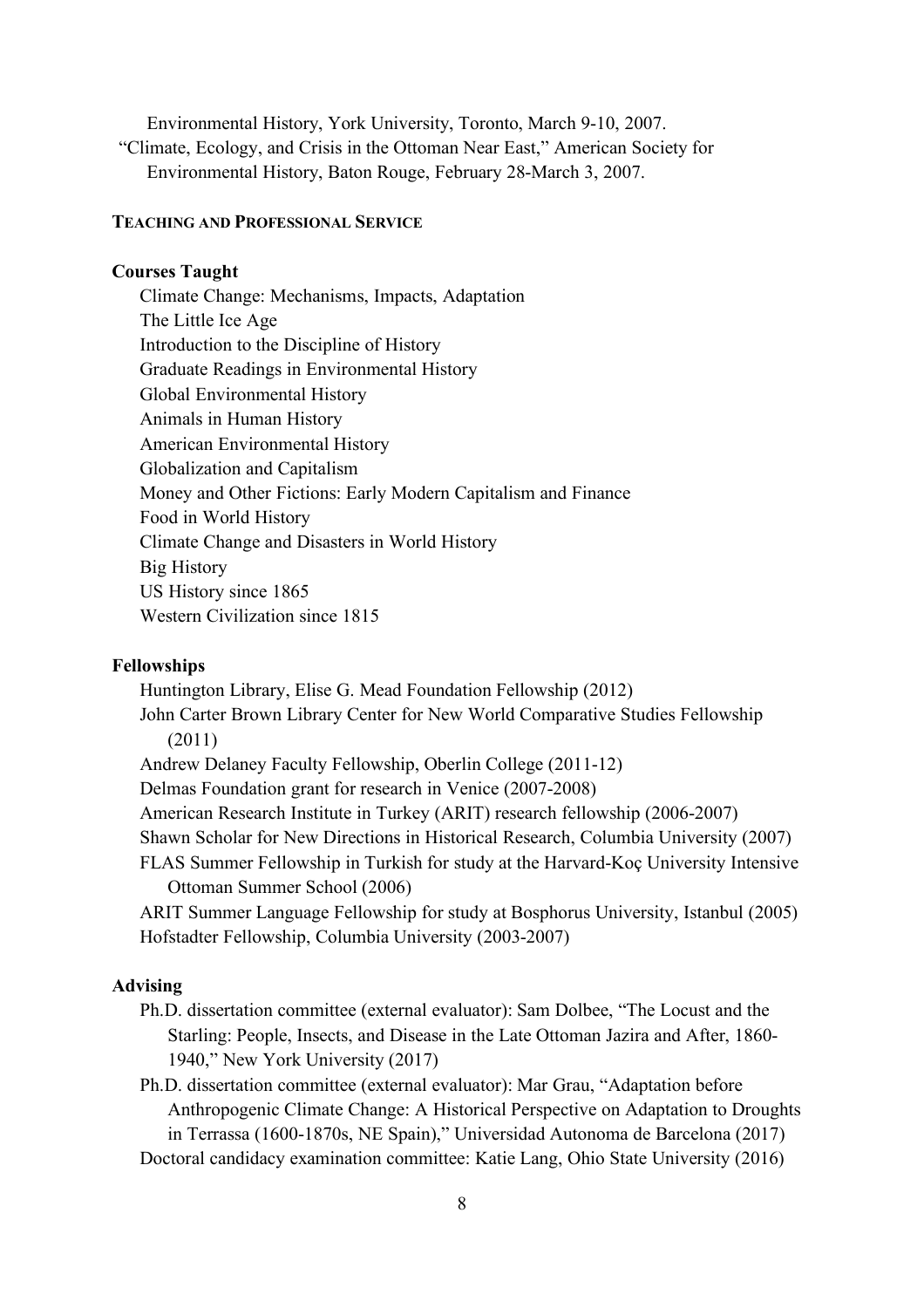M.A. defense committee: Katie Lang, Ohio State University (2015) Senior thesis supervisor: Emily Arons, "Opposition to Surface Mining in West Virginia," Oberlin College (2010) Senior thesis reader: Claudia Randrup, "French Colonial Forestry in Madagascar," Oberlin College (2010)

# **University Service**

### **Ohio State University**

STEAM Factory, director of university engagement (2016-present) STEAM Factory, STEAM Exchange planning committee (2014-present) STEAM Factory, event and workspace design committee (2014-15) Denman Undergraduate Research Forum, judge (2014)

# **OSU Department of History**

Undergraduate teaching committee (2013-14, 2017-) Graduate studies committee (2015-17) Advisory committee (2014-16) Salary advisory committee (2015-16) Workplace climate committee (2014-15) US environmental history search committee (2014-15)

# **Oberlin College**

Environmental Studies Program Committee (2009-2013) General Faculty Library Committee (2012-2013) Jerome Davis Student Award Committee (2010-2013)

### **Columbia University**

President, Graduate History Association (2005-2006)

# **Service to the Profession**

### **Professional Societies**

Co-founder and director, Climate History Network (climatehistorynetwork.com) (2013 present)

List administrator, climatehistorynetwork@lists.osu.edu (2015-present)

American Society for Environmental History, ASEH conference local arrangements committee chair (2017-present)

American Society for Environmental History, ASEH conference program committee (2017-present)

American Society for Environmental History, Alice Hamilton prize committee (2013)

American Society for Environmental History, organizer and convener of the ASEH conference climate history breakfast (2011-13)

# **Journals and Presses**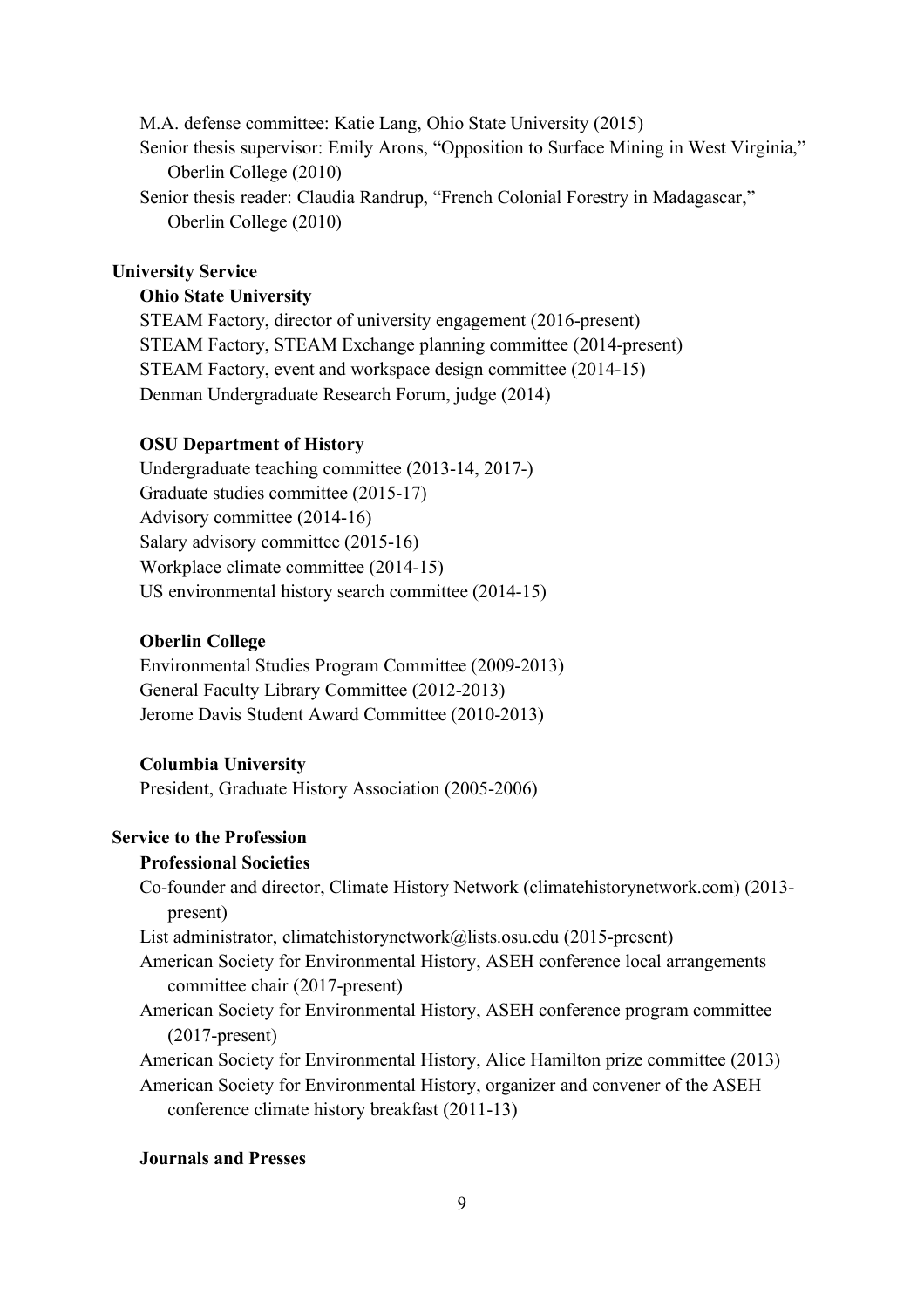Editorial board, *Journal of Social History* (2011-2016)

- Article manuscript peer reviews for: *International Journal of Middle East Studies, WIREs Climate Change*, *Environmental History*, *Environment and History*, *Anthropocene Review*, *The Medieval Globe*, *History Compass*, *Agricultural History*, *Climate of the Past*, *Archives and Records*, *Journal of Arabian Studies*, *Arcadia*, *Nature Sustainability, European Journal of Economic History*
- Book manuscript peer reviews for: Pearson/Longman, Yale University Press, Wiley-Blackwell, Bloomsbury Academic, Ohio University Press, University of California Press, University of North Carolina Press, Routledge, Brill, Cambridge University Press, University of Nebraska Press, Oxford University Press

# **Academic Institutions and Foundations**

- Past Global Changes (PAGES) Climate Reconstruction and Impacts from the Archives of Societies (CRIAS) steering committee (2018-)
- External Reviewer for the Education University of Hong Kong Committee on Research and Development (2017)
- External reviewer for the Israeli Humanities Council (2015-16)
- External reviewer for Formas (Swedish Research Council) (2014)
- Expert reviewer for the Intergovernmental Panel on Climate Change (WGII AR5)
- Professional membership: American Historical Association, American Society for Environmental History, American Association for the Advancement of Science, International Big History Association

### **Selected Educational and Public Outreach**

### **Events and Lectures**

- "Climate, Disease, and History," Biology Club, Ohio State University, April 5, 2018. "Climate History," History Club, Bexley, Ohio, April 3, 2017.
- Co-organizer, STEAM Factory Symposium on Academia, Ohio State University, May 14, 2016.
- "Current Events Through a Historical Lens: Climate History," Ohio History Club/OSU Phi Alpha Theta, January 27, 2016.
- "Environmental Problems and Engineered Solutions: Some Perspectives from History," OSU Engineers for a Sustainable World, February 2015.
- "Climate Change: A Historical Perspective," Science Education Council of Ohio, Columbus, OH, January 27, 2015.
- "Teaching and Writing about Climate Change: A View from History," professional development workshop leader and discussant, West Virginia Consortium for Faculty and Course Development in International Studies (FACDIS) 34<sup>th</sup> annual workshop: Global Climate Change – History Meets Society, Morgantown (WV), November 6-7, 2014.
- Discussant, "Workshop: The Climate of History Four Theses." Ecologies Reconsidered: Landscape, Nature, Thought, and Memory, Ohio State University, March 2014.
- "Climate, History, and Squiggly Lines," STEAM Exchange: Climate Change, Ohio State